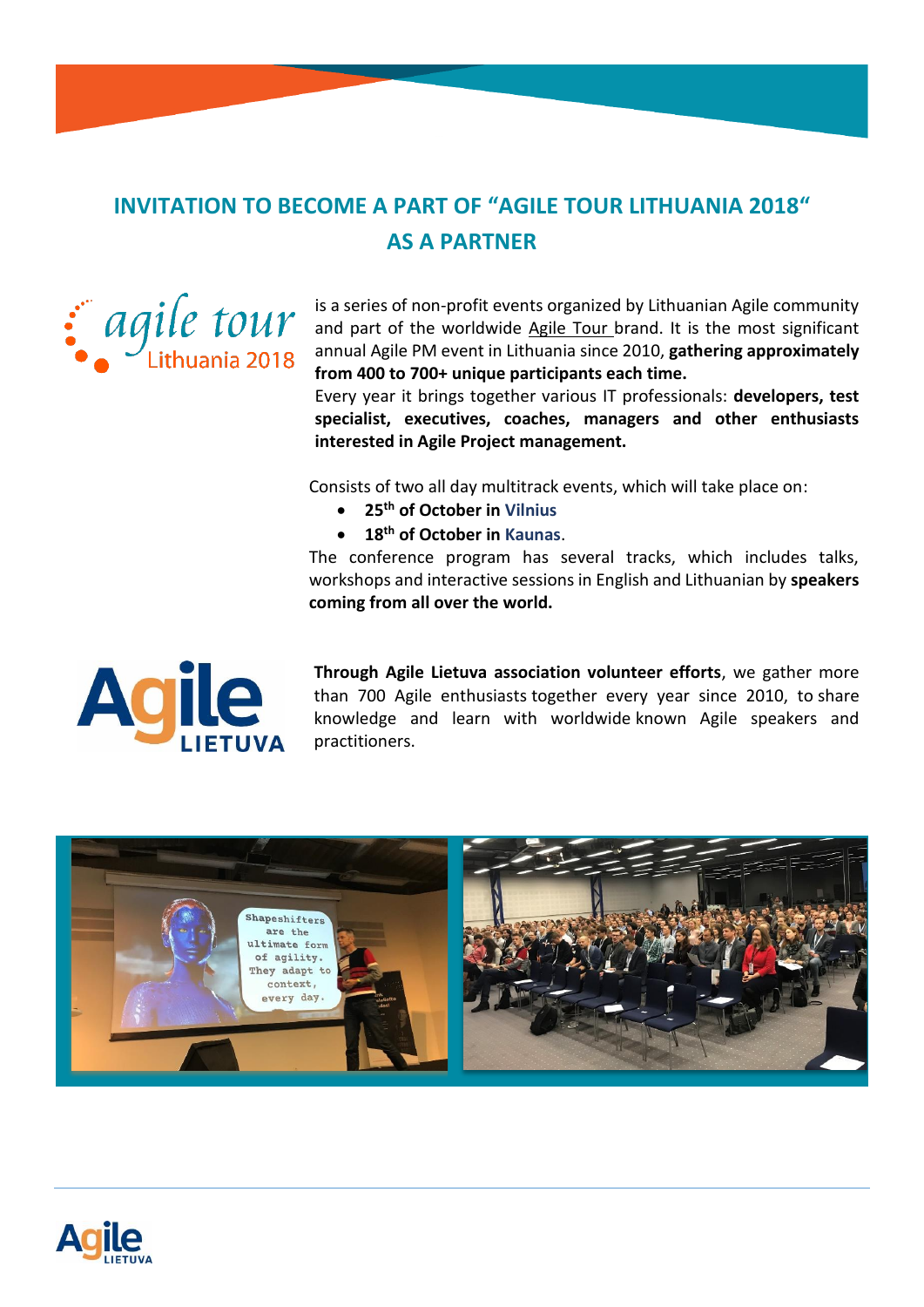## **WHY SHOULD I BECOME A PARTNER?**

TOP reasons to become a partner:

- Increase brand awareness amongst Agile focused developers, testers, executives, coaches, managers and etc;
- See you as the supporter of active Agile Lithuania community and partner;
- Becoming a part one of the only Agile focused event in Lithuania since 2010;
- 700+ participants at conferences, 300+ live streaming;
- Participants remember your company.



More information: [www.agileturas.lt](http://www.agileturas.lt/)

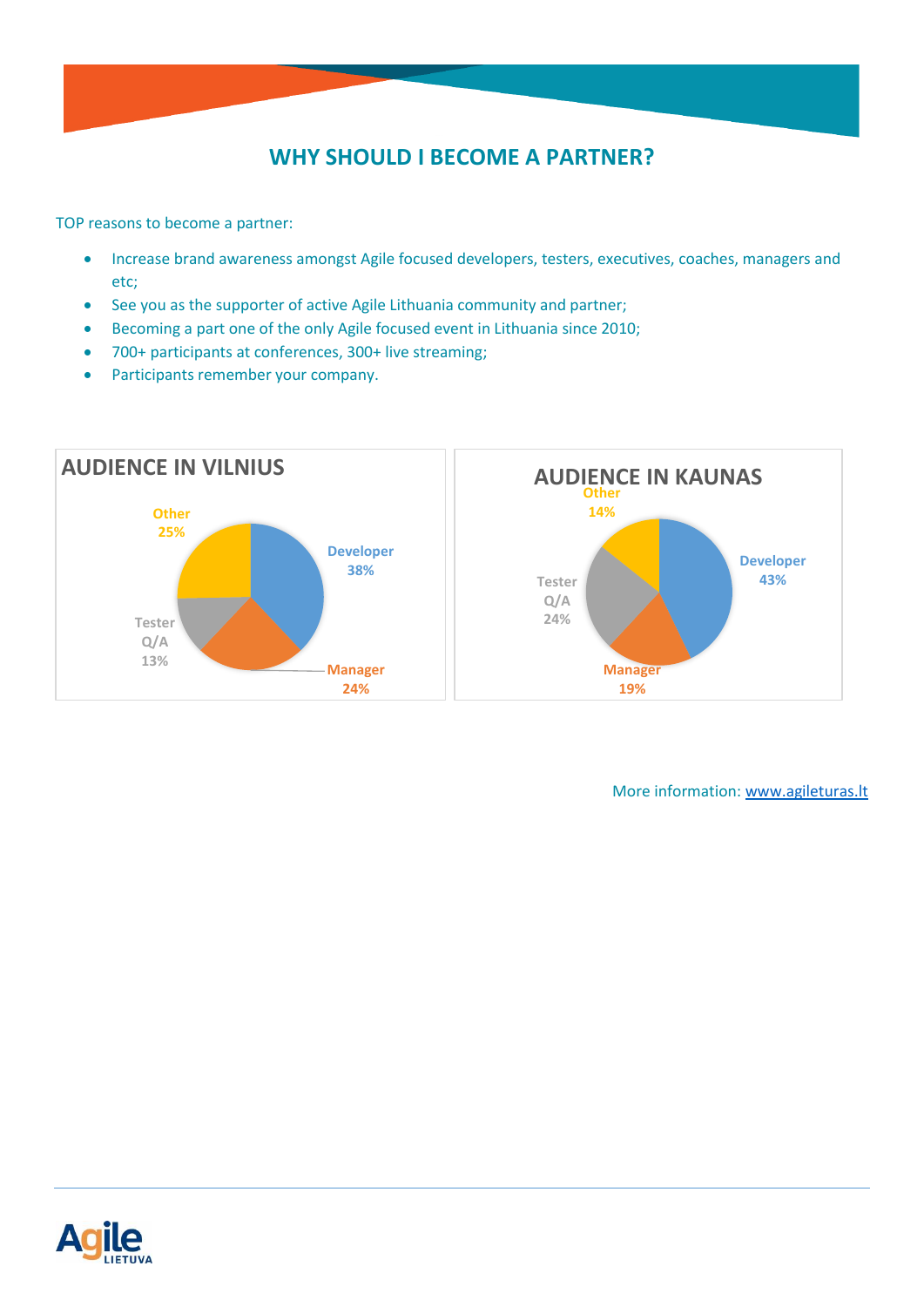### **SPECIAL OFFER FOR THE PARTNERSHIP IN**

#### **VILNIUS AND KAUNAS**:

We invite you to contribute at Agile Tour 2018! You will find below options available for partnership:

| <b>PARTNERSHIP LEVELS FOR AGILE TOUR 2018</b>                       | <b>SPONSOR</b> | <b>BRONZE</b><br><b>PARTNER</b> | <b>SILVER</b><br><b>PARTNER</b> | <b>GOLD</b><br><b>PARTNER</b> |
|---------------------------------------------------------------------|----------------|---------------------------------|---------------------------------|-------------------------------|
|                                                                     |                |                                 |                                 | ✔                             |
| Main hall named after partner                                       |                |                                 |                                 |                               |
| Partner's promotional media clip during the coffee<br><b>breaks</b> |                |                                 |                                 |                               |
|                                                                     |                |                                 |                                 |                               |
| Flyers for participants (on chairs before opening)                  |                |                                 |                                 |                               |
| The opportunity to be mentioned at meet up events                   |                |                                 |                                 | $\overline{2}$                |
| organized by association Agile Lietuva before the<br>conference     |                |                                 |                                 |                               |
| <b>Company article about Agile activity and used</b>                |                |                                 | $\mathbf{1}$                    | $\overline{2}$                |
| practices (publishing before the event in Agile tour                |                |                                 |                                 |                               |
| social media channels)                                              |                |                                 |                                 |                               |
| Video of the partner in Agile Tour social media                     |                |                                 |                                 |                               |
| channels (1 min)                                                    |                |                                 |                                 |                               |
| Promotional video during the coffee breaks                          |                |                                 | <b>Other hall</b>               | <b>Main hall</b>              |
| Logo of the partner on the participant badge                        |                |                                 | ✔                               |                               |
| Gift for participant with your company logo (during                 |                |                                 | ✔                               |                               |
| the speech)                                                         |                |                                 |                                 |                               |
| Verbal mentioning of your partnership during the<br>event           |                |                                 |                                 |                               |
| Rollups during the conference in the main hall                      |                |                                 | $\mathbf{1}$                    | $\mathbf{1}$                  |
| <b>Exhibitor table (small) during event</b>                         |                | $2x1$ m                         | 3x2m                            | 4x3m                          |
| Rollups during the conference (other hall)                          |                | 1                               | $\overline{2}$                  | 3                             |
| <b>Information about partner on Facebook</b>                        |                | $\checkmark$                    | $\checkmark$                    | $\blacktriangleright$         |
| <b>Invitations to the conference</b>                                | $\mathbf{1}$   | 3                               | 6                               | 12                            |
| Logo of the partner on the website                                  |                |                                 |                                 |                               |
| www.agileturas.lt                                                   |                |                                 |                                 |                               |
| Logo of the partner on slides during breaks of the                  |                |                                 |                                 |                               |
| conference                                                          |                |                                 |                                 |                               |
| Ability to use Agile Tour 2018 logo at company's                    |                |                                 |                                 |                               |
| media material                                                      |                |                                 |                                 |                               |
| <b>Support Vilnius</b>                                              | <b>500 EUR</b> | <b>1000 EUR</b>                 | <b>3000 EUR</b>                 | <b>4500 EUR</b>               |
| <b>Support Kaunas</b>                                               | <b>300 EUR</b> | <b>800 EUR</b>                  | <b>1500 EUR</b>                 | <b>2500 EUR</b>               |
| <b>Both</b>                                                         | <b>800 EUR</b> | <b>1500 EUR</b>                 | <b>4000 EUR</b>                 | <b>6000 EUR</b>               |

Any other creative ideas are open to discuss.

If you have questions or suggestions, please **contact us: Agnė Adomauskienė** +370 693 60321, **Andrius Godeliauskas** +370 601 27509, or email *[sponsors@agile.lt](mailto:sponsors@agile.lt)*

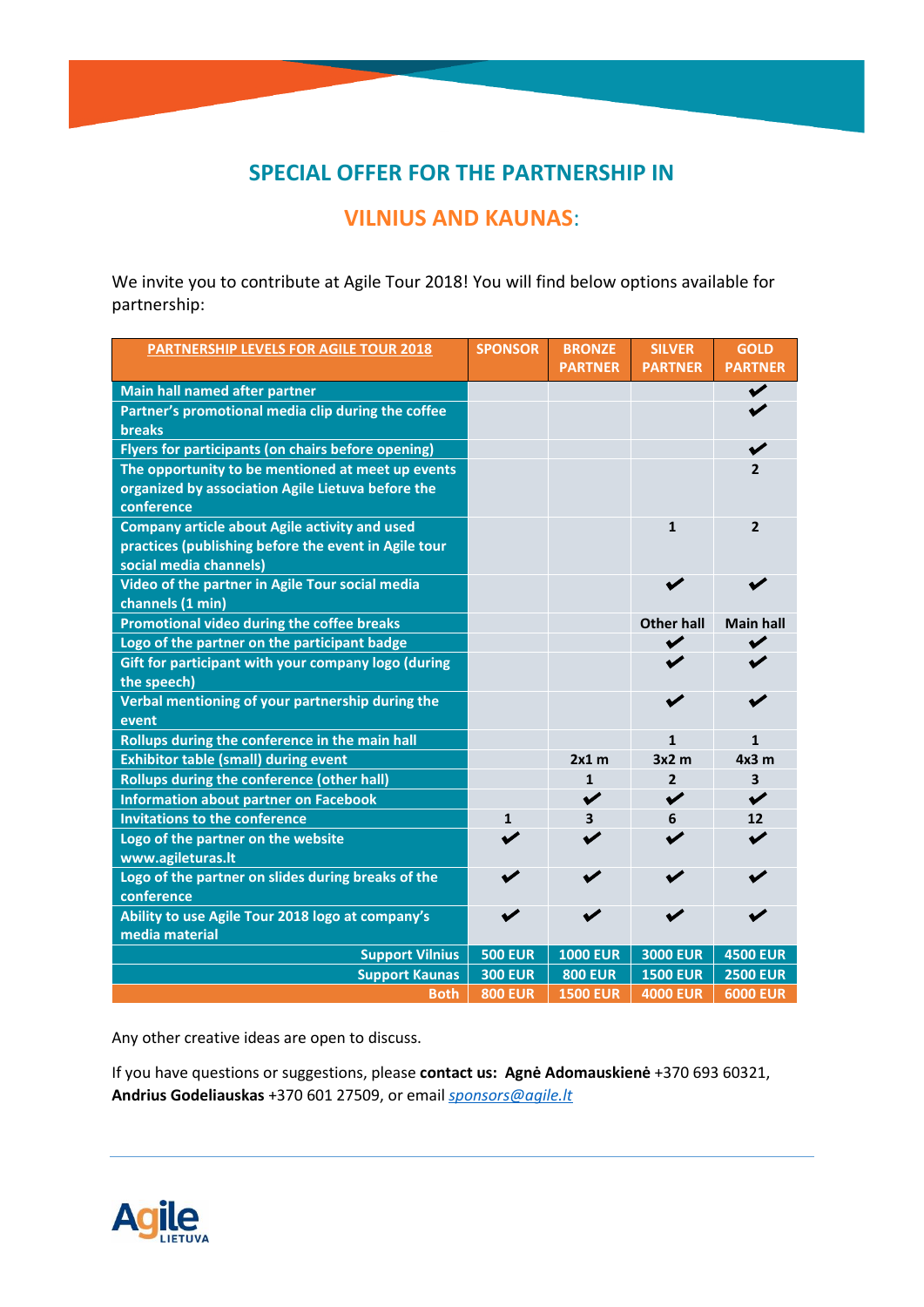#### **BRAND OF THE PARTNER WILL BE ON:**

#### - Facebook posts



# - Website pages: [www.agileturas.lt,](http://www.agileturas.lt/) [www.agile.lt](http://www.agile.lt/)



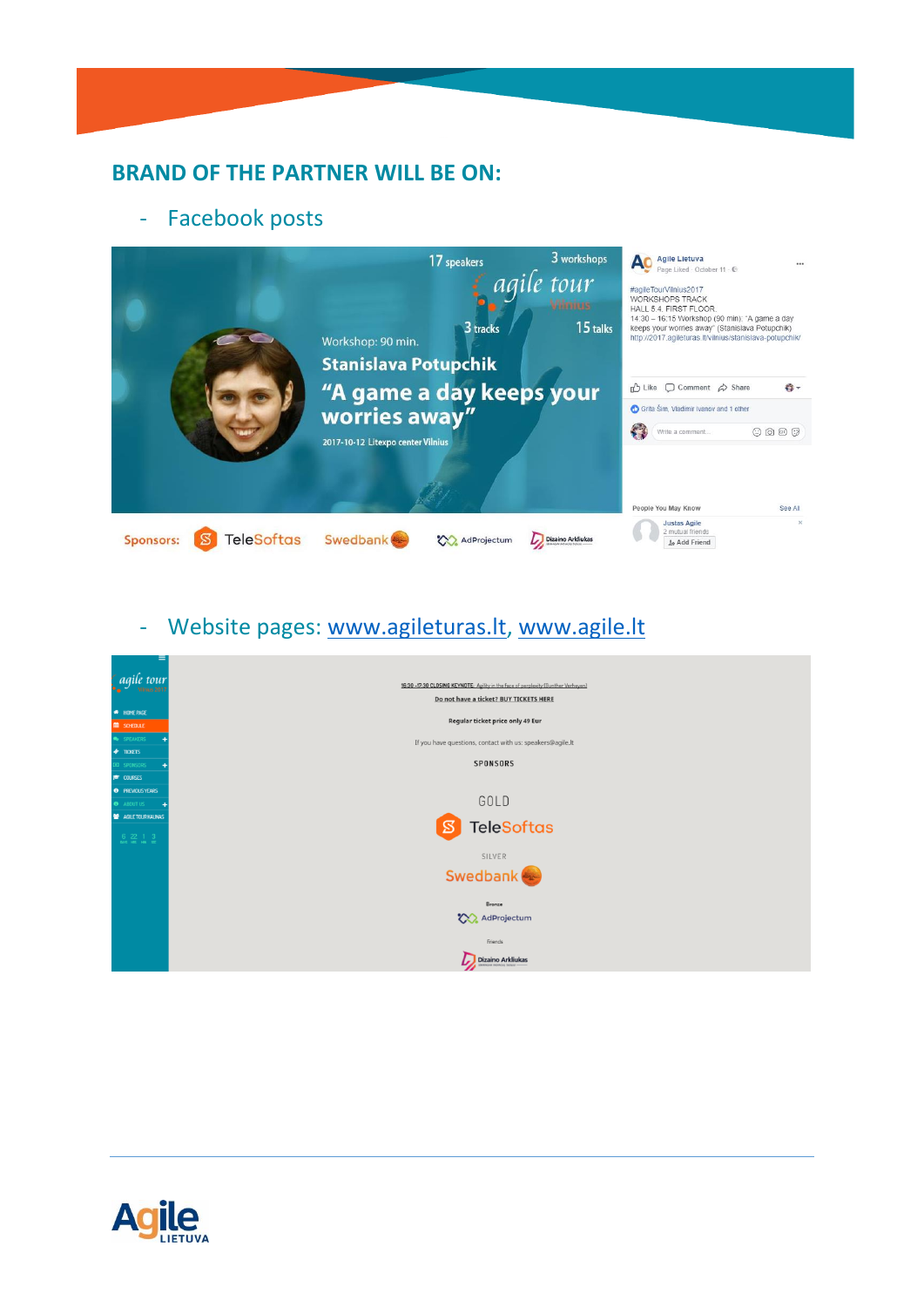

- Slides of partner during breaks at the conference